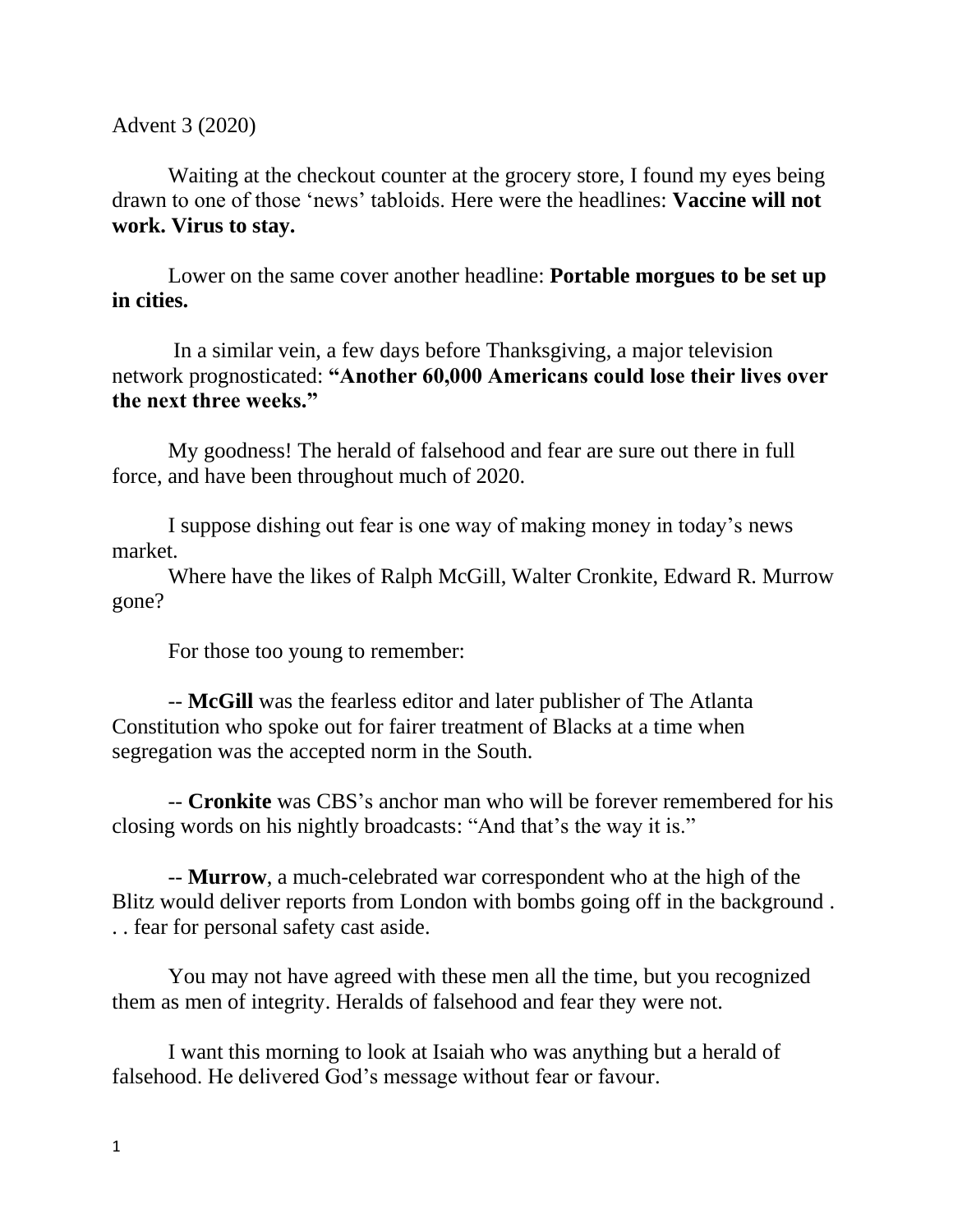Legend has it that because of his unbending commitment to truth-telling, he was sawed in sunder. What a way to die!

Moreover, Isaiah balanced the dark, hard bits of reality with luminous, glorious ones. And, that is exactly what we find him doing in this morning's passage.

Chapter 25, from which today's reading comes, appears like an oasis in a desert. All around it are chapters full of gloom and doom.

If we had read the chapter preceding it, this is what we would have found:

### **". . . the Lord will lay waste the earth and make it desolate . . . "**

**"The earth shall be utterly laid waste and utterly despoiled . . ."**

### **"The wine mourns, the vine languishes, all the merry-hearted sigh."**

Isaiah sees a far-away nation coming in and carrying God's people away. This actually happened around 586 BC. The far-away nation was Babylon.

But why is the trouble coming on God's beloved?

Well. Isaiah does not leave his first hearers nor us in doubt for a minute:

# **"They** [the house of Judah] **have transgressed the laws, violated the statutes, broken the everlasting covenant."**

This was no hype from a tabloid, but the Word of the Lord.

But then in the midst of all this gloom and doom comes today's chapter, a chapter full of grace and hope.

Judah may go into exile, but God is not finished with Judah and the world. A glorious new day looms on the horizon.

Instead of a scarceness, there will be a feast of rich foods and the best wines.

Instead of death, life. God, Himself, will wipe away tears from all eyes.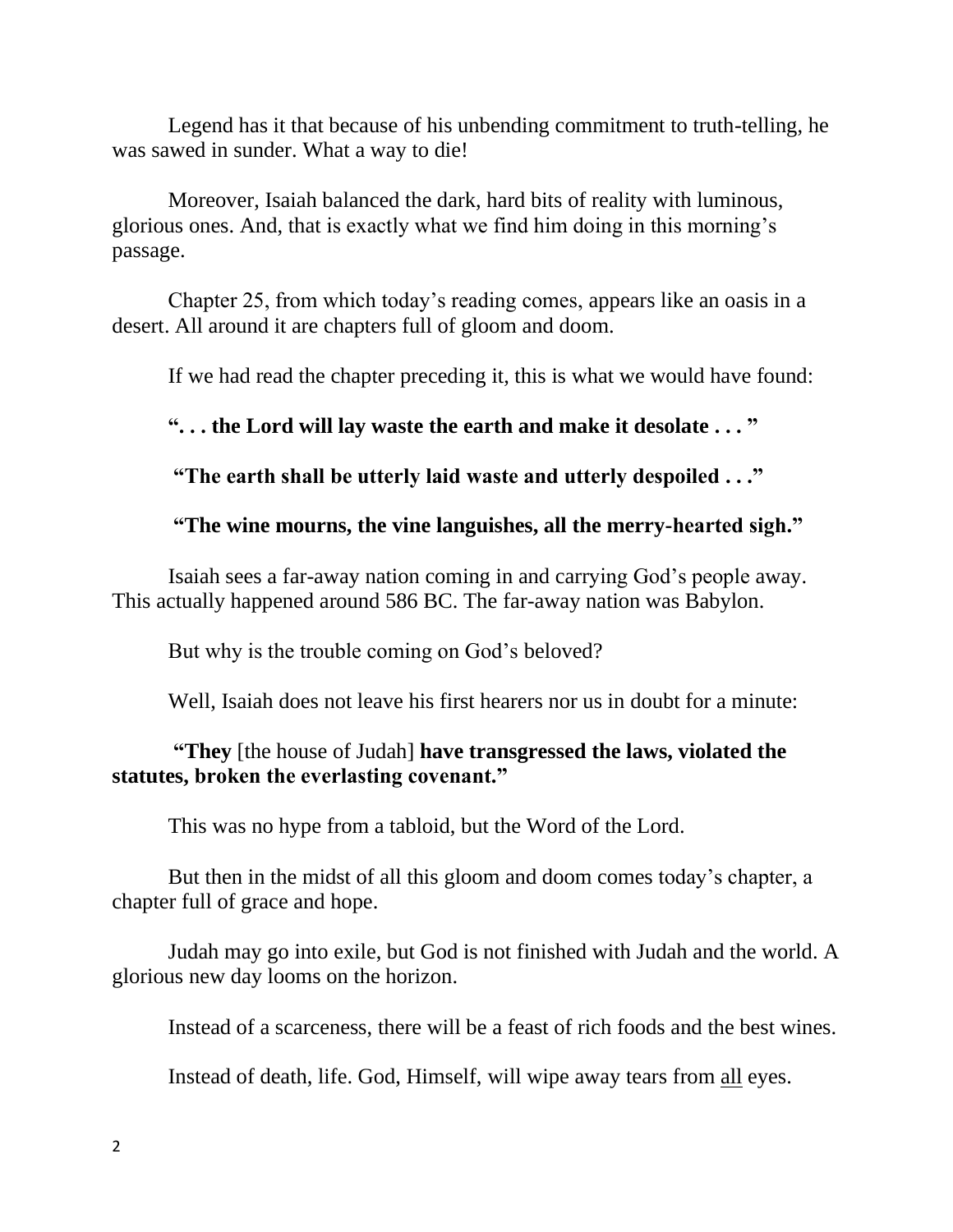As we noted last week, God's blessings will spill out beyond Israel to the nations. The Gentiles will come and worship the living and true God and have their tears wiped away as well. ////

What about us? Don't we not find ourselves in a similar situation to the people of Isaiah's day, God's own covenant people.

As with them we have been given much. God has shed his grace on our nation. But it seems that in many ways we have done what Judah did.

We have focused more on ourselves than others. We have made pleasure and entertainment our gods. Our worship has been half-hearted. We have replaced God's moral law with "If it feels good, do it."

And the same is true throughout the West. Everywhere we look secularism has made tremendous inroads in the span of my lifetime. A Christian heritage has been set aside.

Some years ago now I was in London and was set to meet some friends from Blue Ridge for the evening service at the Metropolitan Baptist Tabernacle. This is the church where the great  $19<sup>th</sup>$  century evangelist Charles Spurgeon preached.

Unfortunately, it is located in one of most dangerous parts of London. Taxi drivers, I am told, turn off their "For hire lights" when they go through this district. That's how bad it is.

Be that as it may, I took the Underground and arrived safely at the church. As I stood on the lighted portico outside waiting for the doors to open, I was joined by a young Australian working in London. We soon struck up a conversation.

I shall never forget something he told me: **"Britain is living off the spiritual legacy of her past. Blessings continue, but they won't continue for ever."** 

Well, this was where Judah was in the years leading up to the people being carried off into Babylon. They were living off the spiritual heritage of their past. And, I fear that is where we are, or at least heading, in this country.

How long will God's blessings continue? We don't know.

But the big question is: How shall we live in such times?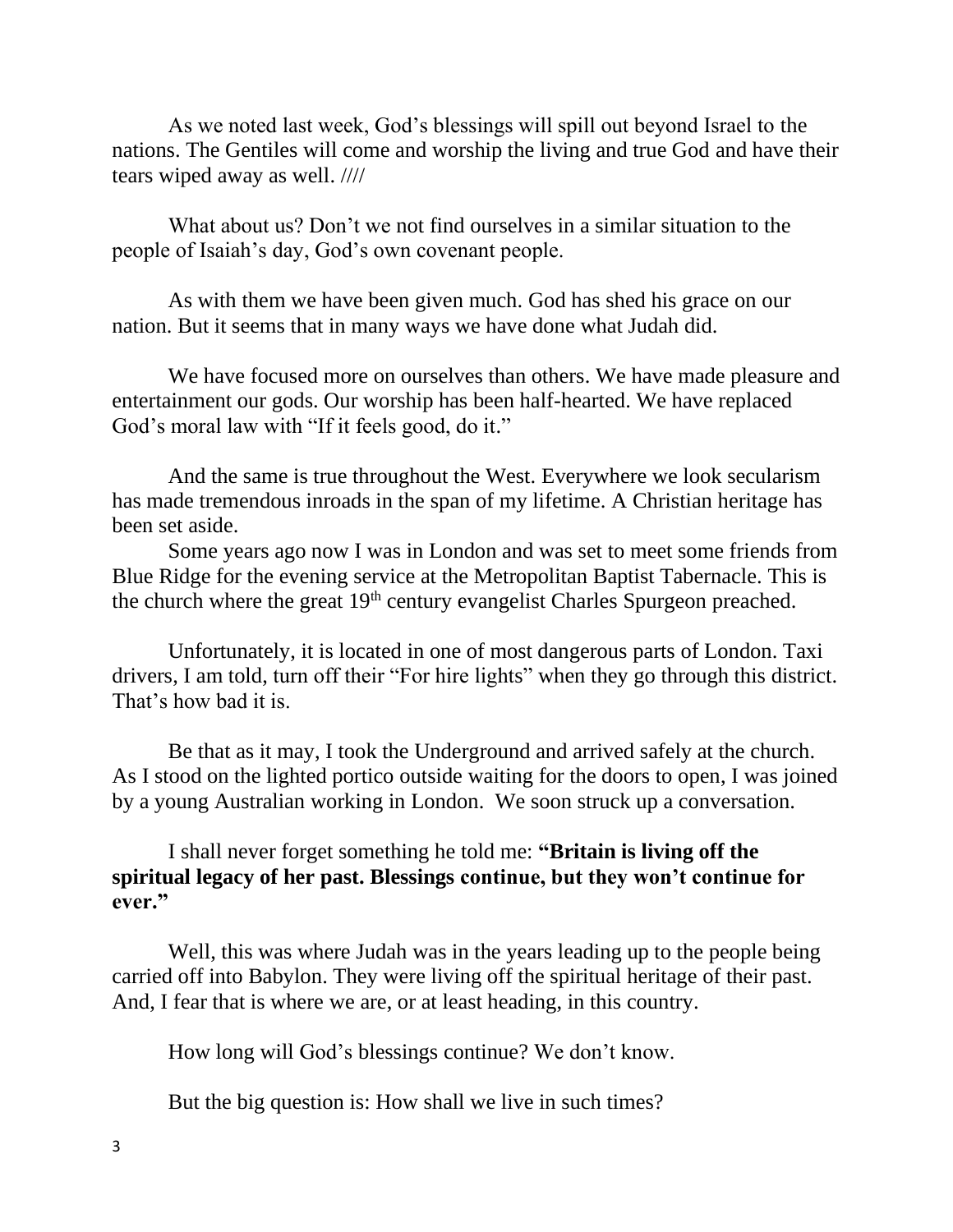Should we be bowed over with fear, the type of fear that paralyses positive action?

Should we breathe in the noxious air of the heralds of falsehood and fear and not venture out of houses?

Should we become so absorbed with evil in the world that that we allow our worship of God to languish?

Isaiah, the herald of truth and hope, would answer 'no' to all three of these suggestions.

Instead, he would tell us to do what he told the people of his day to do: Look up and praise God . . . first of all for His past acts of faithfulness.

## Chapter 25 begins with the words: **"O Lord, thou art my God; I will exalt thee, I will praise thy name; for thou hast** [past tense] **done wonderful things."**

This is no cry of desperation, but a call to worship. He calls the people of his day -- and us -- to remember and praise God.

But we are not to stop with looking back, we are also to set our focus on God's promises for the future, particularly those pertaining to life and immortality.

### Freud is credited with saying: **"And finally there is the painful riddle of death, for which no remedy at all has yet been found, nor probably ever will be."**

If there were no special revelation, no Bible, no word from the Lord, Freud's point would be well taken. Life is a painful riddle.

But, what a contrast there is between Freud's words and those of the prophet: **"He will swallow up death for ever, and the Lord God will wipe away tears from all faces."**

And, if we know our Bibles, we know that both St. Paul and St. John the Divine in the New Testament pick up Isaiah's words and give them fresh affirmation. But the One who give them the biggest affirmation of all is none other than Jesus Himself.